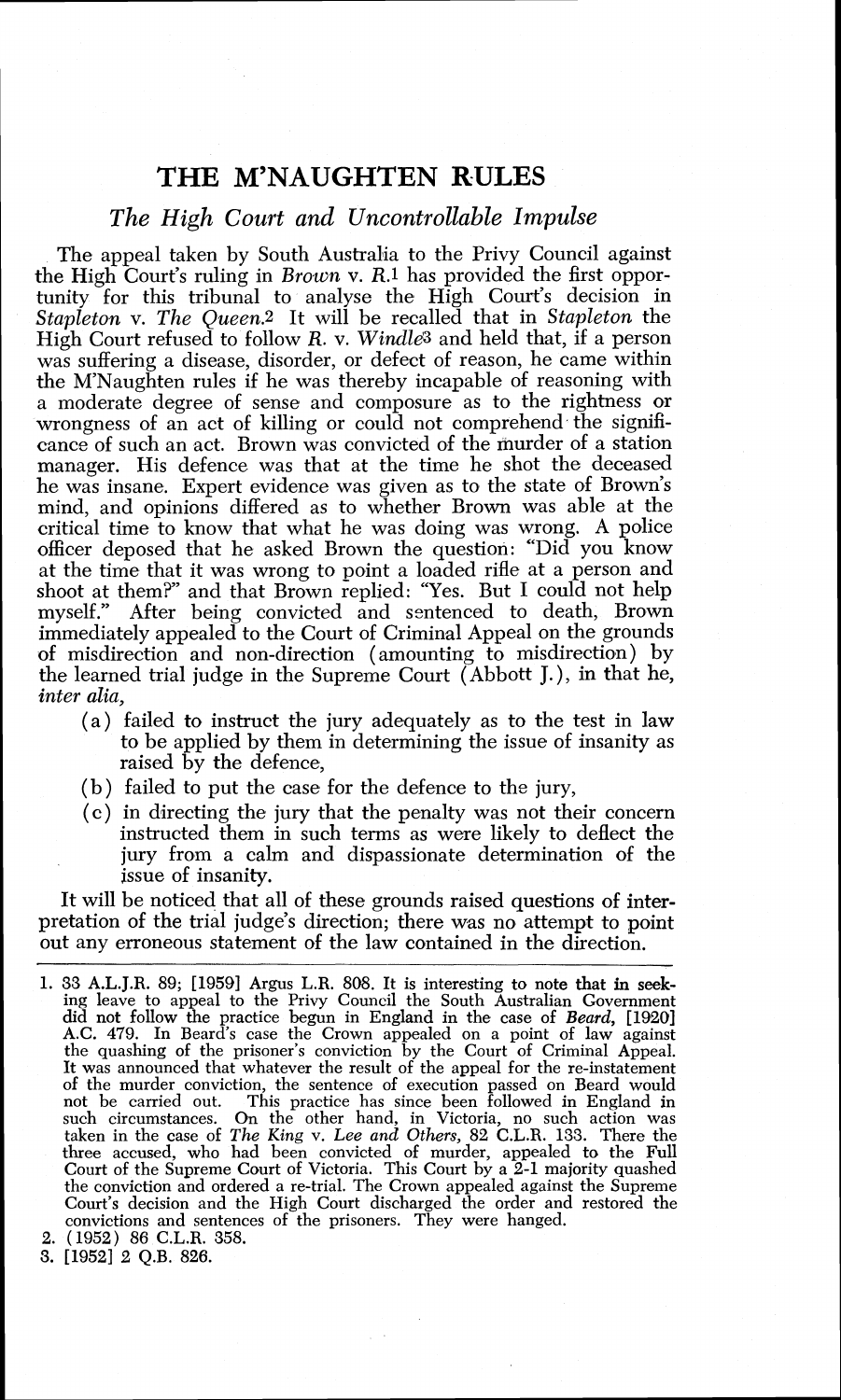With regard to ground (a), the Court of Criminal Appeal saw nothing in the case calling for a special direction that the issue of insanity involved an enquiry as to how far Brown was capable of reasoning when the act was committed. (R. *v. Ported; Stapleton* **v. R.5)** "It seems to us," the Court said, "that if the special direction were called for in this case, it would be required in every case, and in *Stapleton's Case* it is expressly stated that this is not so." The Court disposed of ground  $(\bar{b})$  by pointing to the rule in *Immer and Davi&* viz. "a summing-up is sufficient if it is not unfair to the accused and if points are not withheld which it is reasonable to suppose are not already properly before the jury."7 They found that Brown's defence was "before the jury from first to last through the whole hearing", and that, although Abbott J. had been "less helpful to the defence . . . than another Judge might, perhaps, have been", the summing-up was sufficient. They found, moreover, nothing in what Abbott J. said that would be likely to have the effect of deflecting the jury from a calm and dispassionate determination of the issue of insanity.

Brown now sought special leave to appeal to the High Court. As interpreted by the High Court, s. 35 (i) (b) of the Commonwealth Judiciary Act confers on the High Court an unfettered discretion to grant or refuse special leave in every criminal appeal, though the term "special leave" connotes the necessity for making a *prima facie* case showing special circumstances. *(In re Eather* v. *R.8)* But it is not easy to see any special circumstances in *Brown's Case,* and the High Court's judgment, which granted leave to appeal and upheld the appeal *instanter,* discloses on its face no such special circumstances.

It is submitted that the High Court's failure explicitly to justify its hearing the appeal was in this case particularly unfortunate. The grounds of appeal were those rejected by the Court of Criminal Appeal, and, as has been remarked, were concerned with the interpretation of the trial judge's direction and with speculation as to the possible effect of such direction on the jury. In such a case, the words of Evatt J. in *Packett* v. *R.9* would seem to be applicable:

"As to whether the summing-up gave a fair presentation of the prisoner's defence, I am not disposed to dissent from Clark I's conclusion that it was too one-sided. But ordinarily such matters should be remedied by the Supreme Court sitting as the Criminal Appeal Court. In criminal appeals the responsibilities and duties of the Supreme Court are even greater and more onerous than in the case of ordinary civil matters; and it will be an evil thing if the administration of appellate criminal justice ever comes to be regarded as of relatively minor importance. While this court must reserve to itself an unfettered discretion to intervene in any given case which it regards as 'special', on the whole I think that this is not such a case.'

*4.* ( *1933) 55* C.L.R. *183. 5. (1952) 86* C.L.R. *358. 6. (1917) 13* Cr.App.R. *22. 7.* Id. *at 24. 8. (1915) 20* C.L.R. *147. 9. (1937) 58* C.L.R. *at 218.*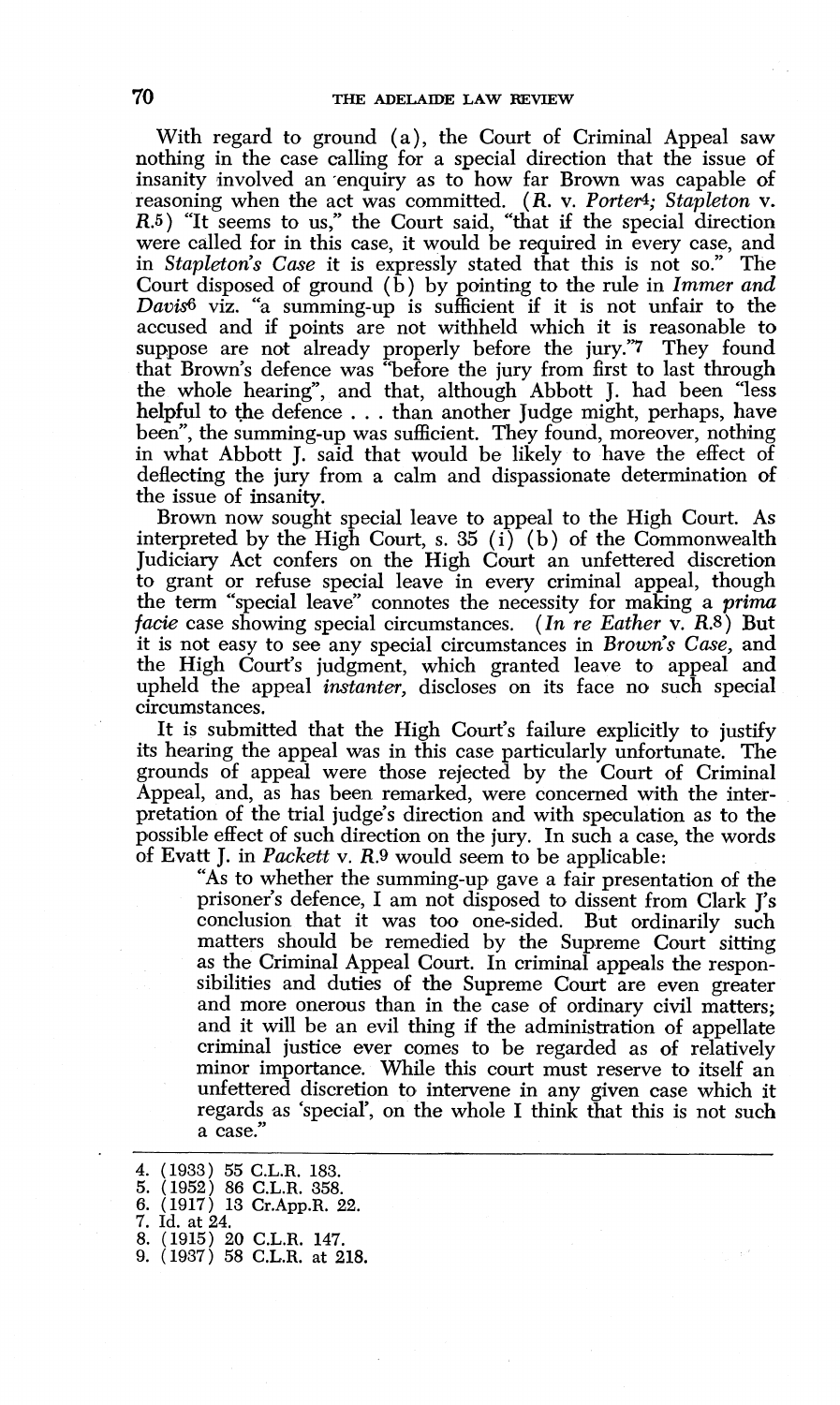## RECENT CASES 71

Since State Courts of Criminal Appeal consist of experienced trial judges, there seems no good reason for the High Court to depart from the self-denying rule it pronounced in Kelly v. *R.10* 

"Where on an application for special leave to appeal to the High Court against a conviction, on grounds of misdirection, no question of general importance is involved, the only question being the meaning to be put upon the precise words used by the trial judge in the summing-up, special leave should be refused."

To what extent the High Court's judgment in *Brown's* Case is concerned simply with the meaning and effect on the jury of the words of the trial judge's direction may be established by a brief examination of that direction and the comments on it of the High Court.

Having given an unexceptionable direction as to the crime of murder, the general nature of a defence of insanity, the burden of proof, and that part of the M'Naughten Rules dealing with the "nature and quality of the act", Abbott J, turned to the defence that owing to a defect of reason from disease of the mind Brown did not know that he was doing wrong. A portion of the charge on this matter the High Court found "very much open to objection", as being "clearly erroneous in point of law". Abbott J. had said,

"You may, perhaps, think that . . . the accused . . . was acting on an uncontrollable impulse. . . . If that view should commend itself to you, it is my duty to direct you that that is no defence in law. The defence of uncontrollable impulse is unknown to our law, and if that, in your considered view, is the only explanation of the death caused by the accused on 23rd November [1958], it is your duty to bring a verdict of guilty of murder."

At a later point Abbott J. returned to the answer that Brown had given to a question whether he knew at the time that it was wrong to point a loaded rifle at a person and shoot him; namely, the answer, "Yes. But I could not help myself." His Honour said,

"These words may suggest to you that the accused was thereby setting up the defence of 'uncontrollable impulse' which you may think is the true explanation of what he did. But, as you will remember gentlemen, I have directed you, if that be the true explanation of what the accused did, that is no defence, and he is guilty in law of the crime charged."

The High Court said of this direction, 11

"It is a misdirection to say that if the jury think that the true explanation of what the accused did was that he acted under uncontrollable impulse, that is no defence. . . . Whatever the learned judge may have had in mind in using the word 'only' when he first gave the direction about uncontrollable impulse, the second statement says in plain terms that because the killing was done under uncontrollable impulse, if that were the jury's opinion, therefore it amounted to murder.  $\ldots$ .

It is submitted with great respect that this is a strained and unreal interpretation of the trial judge's words. The learned judge's second

lo. [I9421 Q.W.N. **43.**  11. [1959] A.L.R. at 814.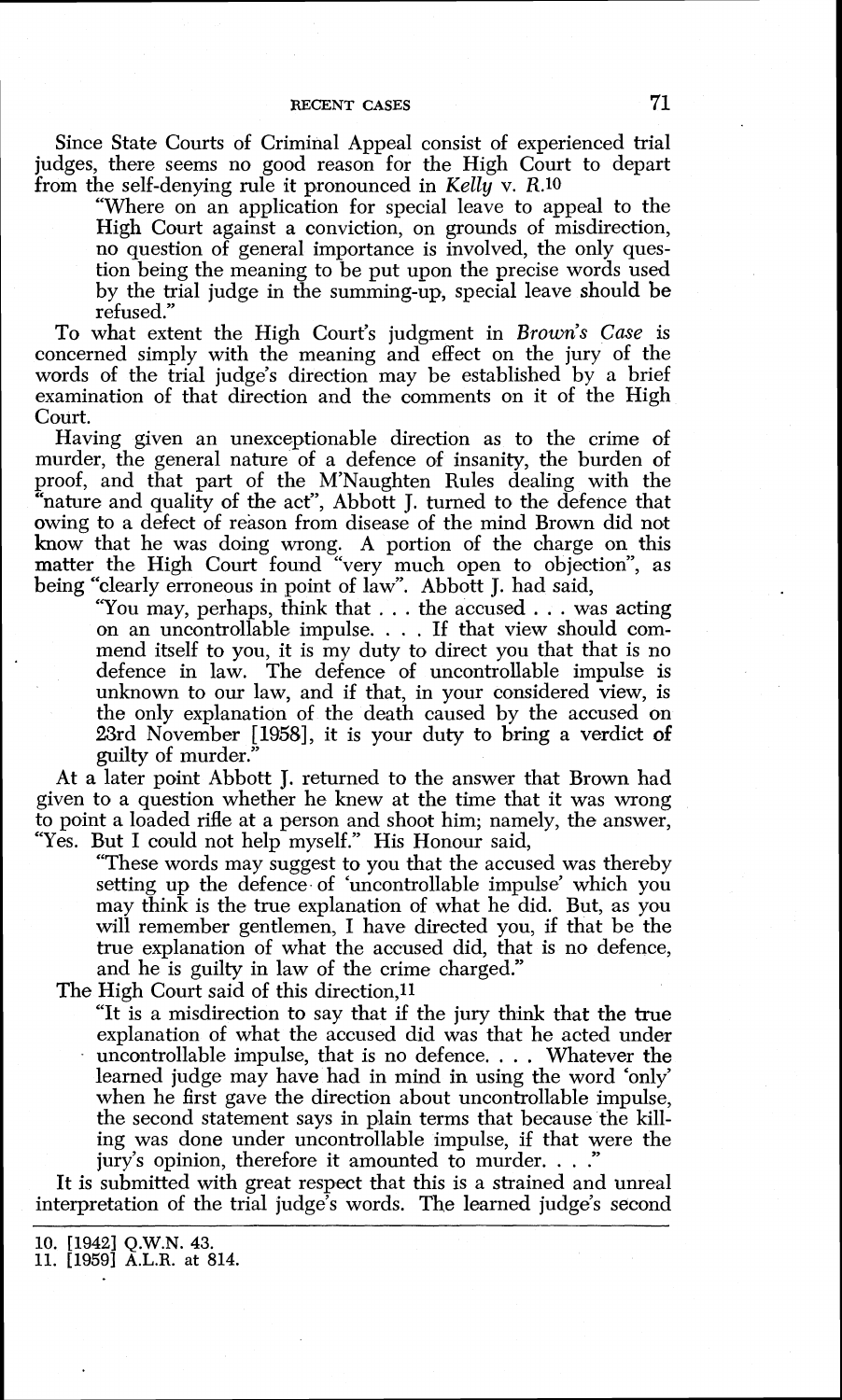statement, above, was in terms referred back to his first statement, above; namely, that if uncontrollable impulse were the *only* explanation, it would be no defence. It seems plain that "true explanation" is therefore of the same force as "only explanation"; that is to say, an explanation to the exclusion of any other explanation. In the context of the direction, the only other explanation before the jury was that Brown did not know that he was doing wrong. Thus the reasonable interpretation of the judge's words is that if the jury considered that Brown did know that he was doing wrong, but considered further that he acted under uncontrollable impulse, they must nevertheless find him guilty. That this would be a good direction the High Court conceded:

"It may be true enough that although a prisoner has acted in the commission of the acts with which he is charged under uncontrollable impulse a jury may nevertheless think that he knew the nature and quality of his act and that it was wrong and therefore convict him."

The High Court's interpretation gains whatever plausibility it may have from the ambiguity of "true": this is merely the ambiguity of isolation. But the High Court, pursuing their interpretation of Abbott J's direction, went on to hold that-

"[a prisoner's domination by uncontrollable impulse] may afford strong ground for the inference that [he] was labouring under such a defect of reason from disease of the mind as not to know that he was doing wrong. The law has nothing to say against the view that mind is indivisible and that such a symptom of derangement as action under uncontrollable impulse may be inconsistent with an adequate capacity at the time to comprehend the wrongness of the act. . . . For that reason, even if no more had been said than that uncontrollable impulse does not amount to a defence, the fact that the subject was mentioned would make it necessary to put before the jury the true operation of uncontrollable impulse as a possible symptom of insanity of a required kind and degree."

Although the High Court quoted no authority for this proposition apart from an ambiguous *dictum* by Greer J, during the argument in *Ronald True*<sup>12</sup> it seems clear that this is not new doctrine in Australia. It appears to have been first formulated by Latham C.J. in *Sodernan* v. *R.13:* 

"Uncontrollable impulse in itself is not a defence, but uncontrollable impulse resulting from mental disease which brings about or is associated with an incapacity to know the nature and quality of an act or to know that it is wrong amounts to insanity which constitutes a defence. . . . Such an impulse may be one manisfestation of mental disease. It may have the effect of destroying or preventing knowledge that the act is wrong."

It is submitted that this whole doctrine is, if not unsound, unsafe. It may tend in practice to confuse the issue before the jury by putting before the jury what appears to be evidence but is in reality a mere label;

12. ( 1922) 16 **Cr.App.R.** *at* 167. 13. (1936) 55 C.L.R. at 203.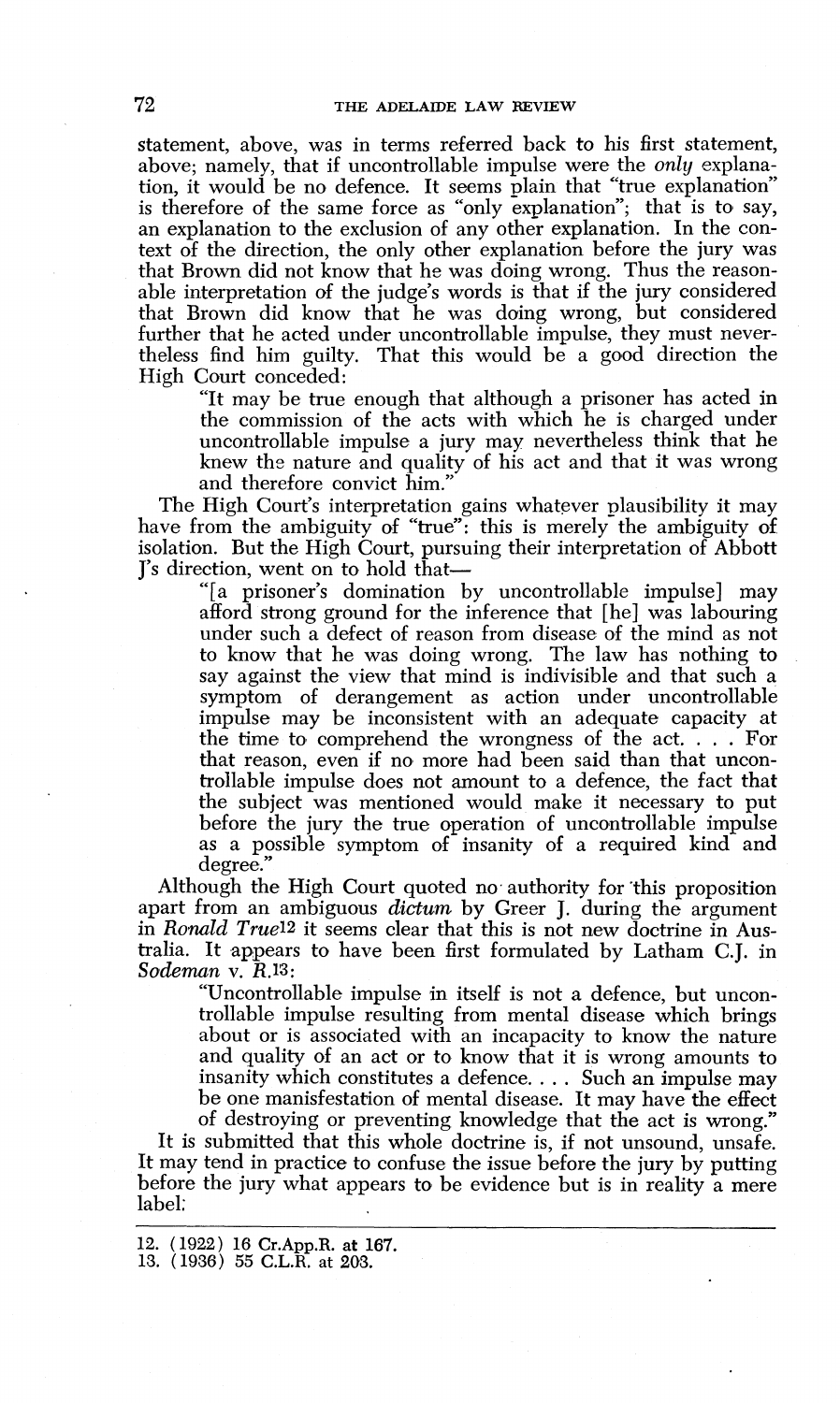Uncontrollable impulse, it is said, may amount to evidence of the accused's inability to know that he was doing wrong. But the jury have before them, not a given state of uncontrollable impulse, but rather evidence of a state of mind which they may care to label uncontrollable impulse. The doctrine may therefore be accurately expanded to assert that evidence of a state of mind amounting to uncontrollable impulse may also amount to evidence of the accused's inability to know that he was doing wrong. While this seems, with respect, to be scientifically and legally accurate, as formulated by the High Court it appears to suggest that the mere application of the label "uncontrollable impulse" adds evidential force to the evidence to which the label is applied. The High Court's views may promote the fallacy that the state of mind labelled "uncontrollable impulse" can be evidence of M'Naughten insanity when the evidence deemed to be of that state of mind does not in itself indicate such insanity. Thus, in a case where the only evidence of the accused's insanity was, as in *Brown's Case,* the motiveless character of his act, the High Court's formula might well lead a jury to suppose that even if this motiveless character did not in itself establish M'Naughten insanity, nevertheless it might establish uncontrollable impulse, and that uncontrollable impulse "may afford the strongest reason for supposing that he is incapable of forming a judgment that his acts were wrong or even of understanding their nature." (Per Dixon J., Sodeman v.  $R.14$ ) If the (Per Dixon J., *Sodeman v. R.14*) If the trial judge in such a case had adequately directed the jury that the lack of motive (as distinct from the hypothetical *uncontrollable im*pulse) could be evidence of M'Naughten insanity—and there is nothing in the judgment of the High Court or in the judge's direction that suggests that in *Brown's Case* the judge failed in this respect then he should be said to have given a sufficient direction. To direct the jury, further, that mere irresistible impulse is no defence can in no way affect the issue, unless of course the judge goes so far as to suggest that evidence of uncontrollable impulse overrules and invalidates evidence of the accused's inability to know that he was doing wrong. This suggestion may seem to be a radical departure 'from hitherto accepted views on the M'Naughten Rules, but it is submitted that the High Court's judgment in the *Brown Case* appears to stand or fall with their premise that Abbott J. did in *fact so charge*  the jury.

To use the terminology of Evatt J. in *Sodeman* v. **R.15,** Abbott **J's**  charge was bad if he directed (as it is submitted, *contra* the High Court, that he did *not*) that evidence as to conation overrides evidence as to cognition. It is clearly correct to say, with Evatt J., that there is no absolute gap between cognition and conation, but it is submitted that the High Court in *Sodeman* and *Brown,* has tended *to*  hold that evidence as to conation may be evidence as to cognition, compelling even in the absence of any further evidence as to cognition. In effect the High Court has gone a long way towards evading the ostensible prohibition against the de'fence of irresistible impulse by allowing evidence of abnormal states of mind to be considered by a jury under two categories, the first raising the question whether the evidence establishes lack of cognition in accordance with the M'Naugh-

**14.** *Id.* at **10. 15.** *Id.* at *227.*